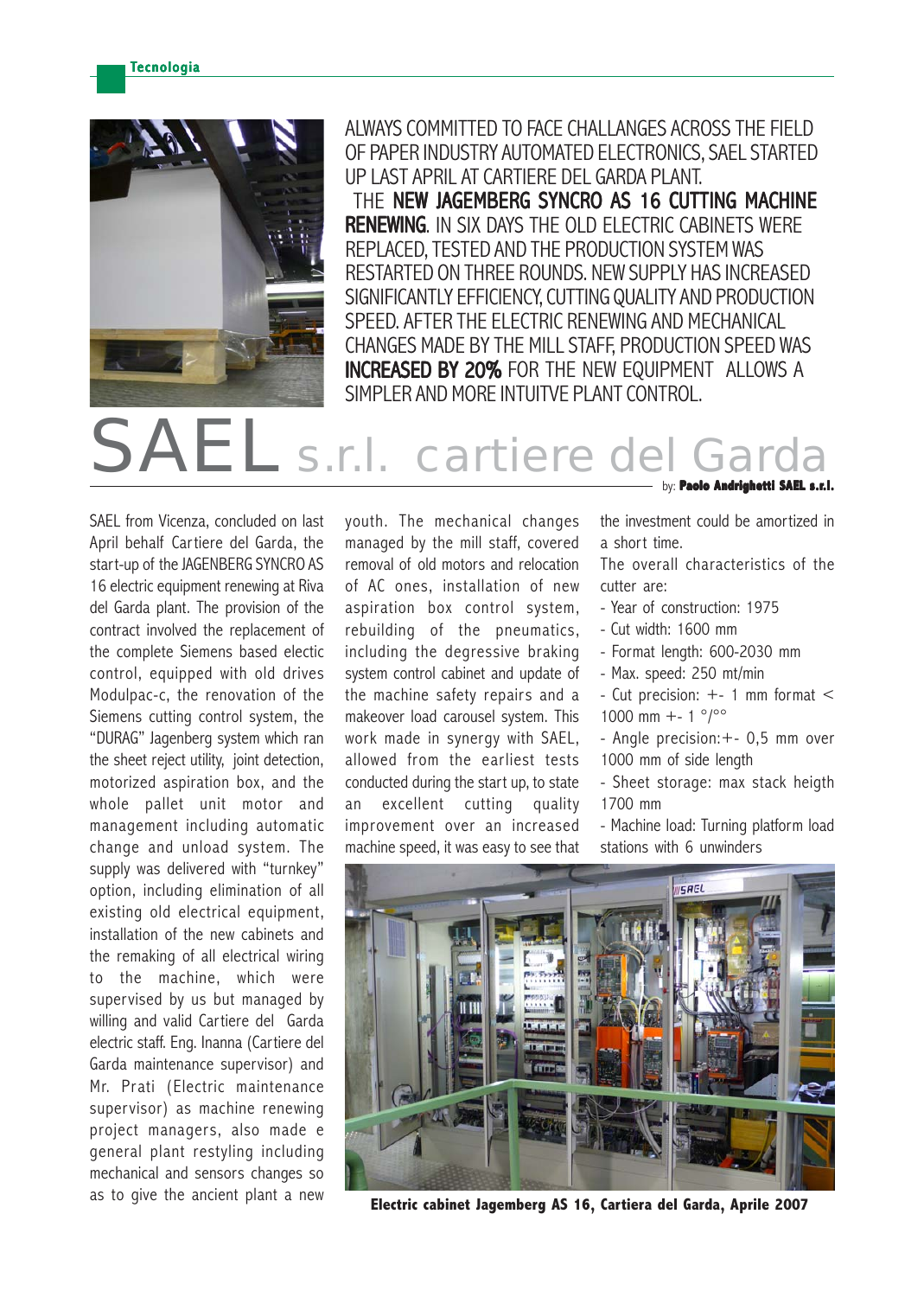

- Braking: Pneumatic of degressive type with unique I/P control for all 6 unwinders

- Drive Control: DC Siemens TRANSYDIN for press, knife and slow carpet control

Specifications for new equipment were:

- Speed setting and display
- Cut format setting and display

- Pallet and total sheet count setting and display

- Each coil braking setting and control - Setting of automatic pallet change mode for count

- Setting of general control modes and various automatic enabling

- Setting of machine and work parameters

- Alarm and warning display included The job comprised:

- Conversion of motor control from DC to AC

- Ergonomization of all manual movement control

Hardware safety circuits as requested by safety standards (emergency, protection gates)

- Automatic square motor positioning based on format setting via linear interpolation of values in the Format/ Position table detected by absolute encoder.

- Automatic speed limiting in function of format setting

- Synchronized sheet reject management

- Synchronized control of aspiration box pulse motor

- Synchronized defecated or jointed tows reject, based on two sensors adapted signals. Possibility to set space before and after defect detection to be rejected.

- Pallet zone photocells management - Slow carpet fast stop management (anti-jamming function with termporary sheet flux stop)

 - Degressive braking control in function of computed coil diameter

- Ream control on real pallet present sheets not depending on the number of sheet on the carpets (deleting of difference between the first an last ream on the pallet).

- Rotating reel holders and shoulders control

The implementation had to take account of several unusual features that very often when you make new electrical equipment for this target are transmitted directly from the mechanics designer to the electronic automation engineers. Having as an input only a working plant, SAEL strong with the experience acquired in many renewing jobs, was able to carry out a precise reconstruction of control systems and methods used on this plant from Jagemberg, and



**Global view of the Jagemberg cutter modernized , Cartiera del Garda, Aprile 2007**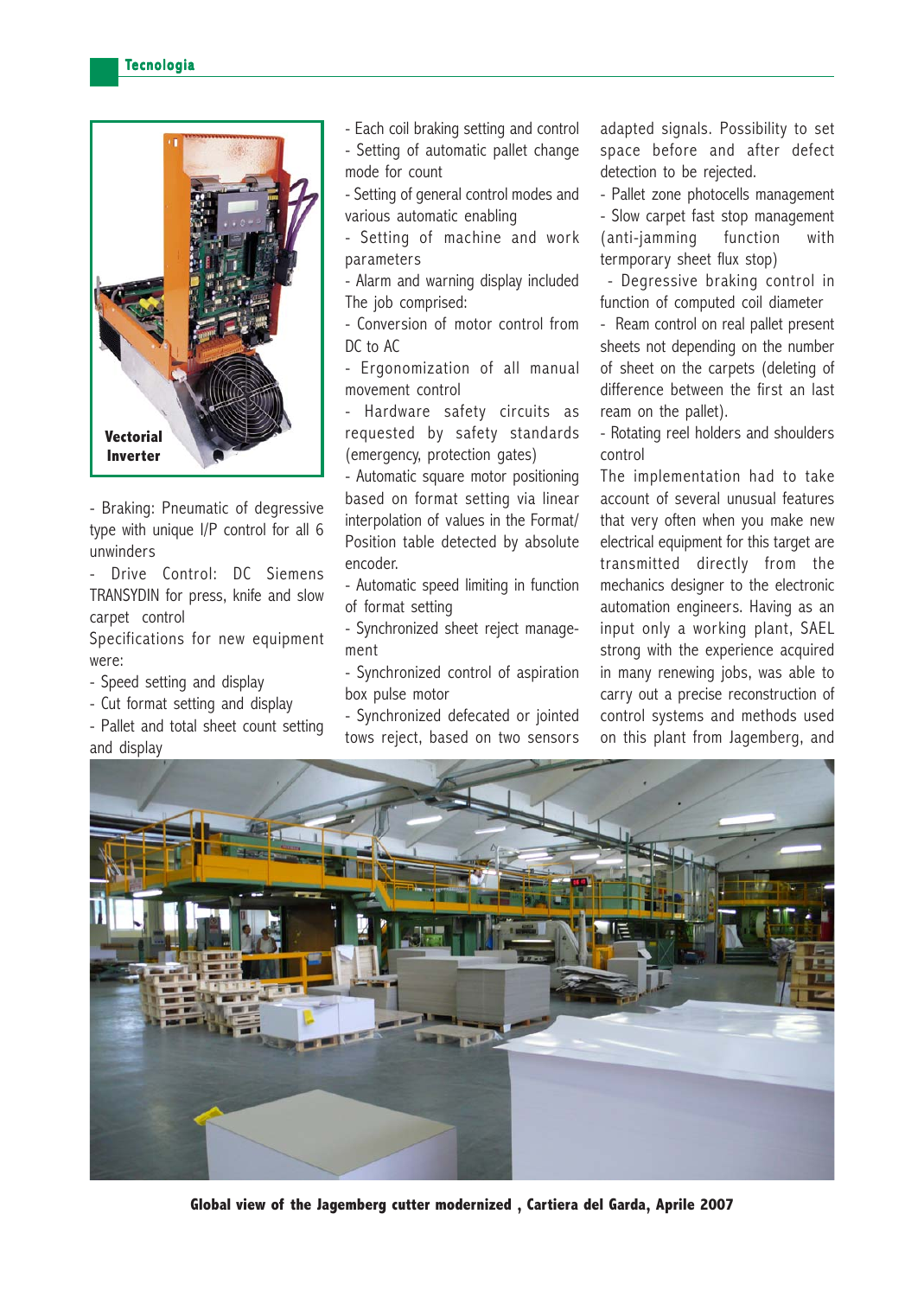

## **Cut zone view, Cartiera del Garda, Aprile 2007**

propose an appropriate offer to limit main control problems. This survey was also intended to ergonomize operations that the control staff must now perform so as to avoid mistakes or oversights that frequently result in scrap. The "DURAG" system existing on this plant, which spares are no longer available, was composed by a series of electronic cards in different racks with displays to control cutting blades motors, automatic squaring, sheet rejection, joint detection put before the cutting machine. The system currently implemented, runs the sheet rejection control so as not to create possible jams that can damage previous sheets or those immediately upcoming the scrap one.

This is possible taking track of each sheet position and knowing the response time of the mechanical part. Similarly, when a defect is detected prior to entry into the cutter, the system will discard the bad sheet with the ability to program the number of sheets before and after the scrap. As multiple sheets could be on the carpets, it is necessary to make a sheet tracking to know where the bad one is to open the sheet reject device at the right time. The aspiration box was provided with magnets to open the aspiration. Such system was replaced with a brushless motor with internal position control which, through an eccentric bearing, moves the bulkhead opening so aspirating the sheet tail once it is in overlapping position. Also in this case the motor is controlled via PLC program to avoid jamming independently on the speed and sheet format set up. The system is completely automatic and requires no operator adjustment. A further problem not easily solved, has also focused on repetition, precise and interlocked of all pant movements. Every single movement and the automation combination , especially in the pallet unit was designed with predict function to be executed with no time delay during the start up. All motors settings, the algorithms and machine sequences, will be integrated and presented anew through the Siemens S7 PLC, coordinated by a SIEMENS operator panel MP277 10" , makes good interface between operator and machine. Automation is run by a CPU 314 which holds the PROFIBUS network, interacts directly with the drives and peripherals remote I/O system. The adjustment of the blade angles, is assured by interpolated control directly managed by the PLC which detects that the cut path an absolute encoder read in PROFIBUS. The drives of the series "INTELLIGENT DRIVE", also communicate with each other through a second CANBUS network that allows a fast and direct data transfer between draw roll, knives, carpets and conveyors. Through this network is also made synchronization between draw roll motors and the blade ensuring size accuracy and fast speed change. Existing DC motrs have been substituted with AC motors controlled by our AC inverters series VD. Our drives, which maintain their communication quality even through different converters kind (AC and DC), proved to be strategic in the realization. Each of our drives, once connected to the Profibus PLC, as well as receive and inform the PLC on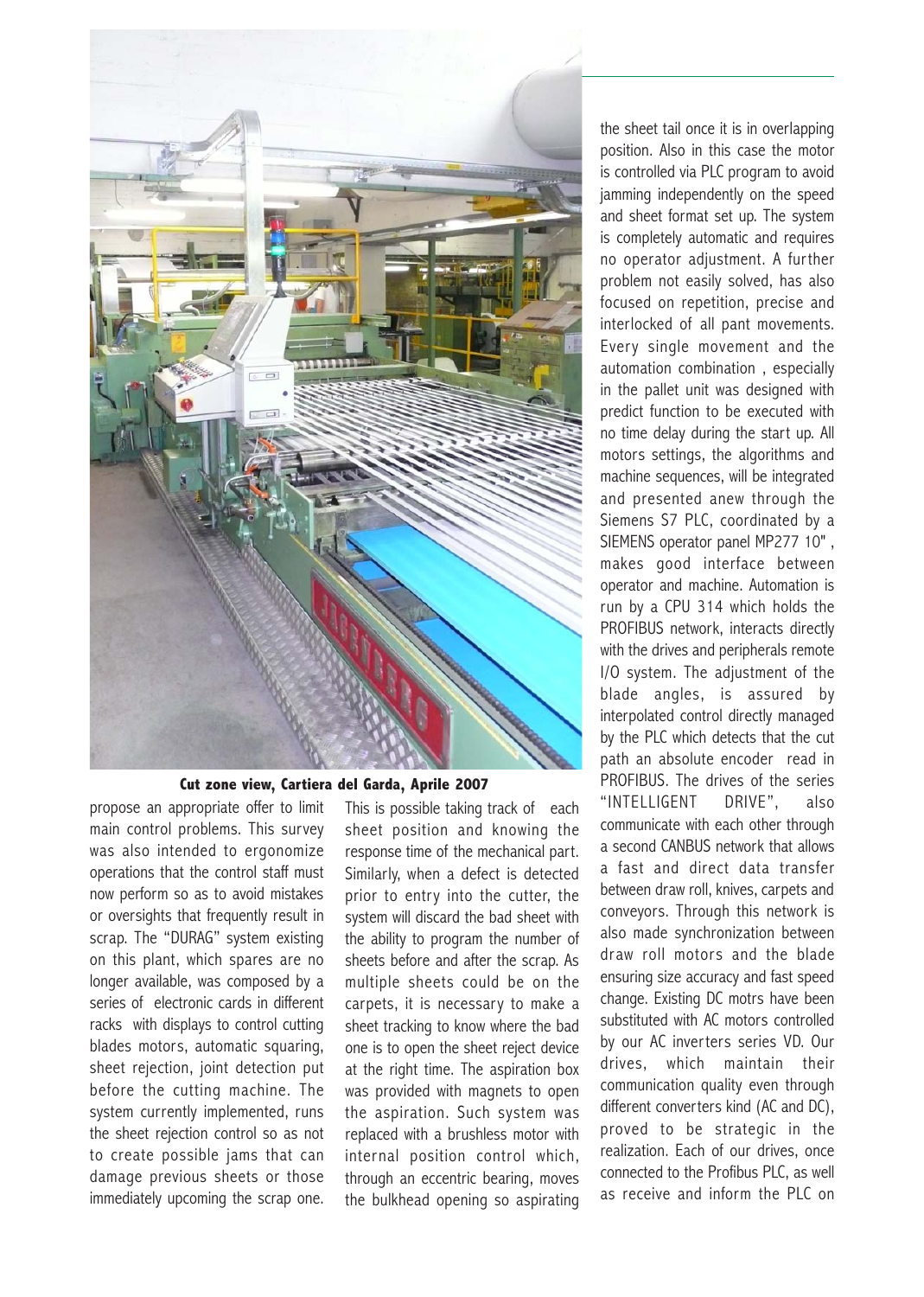

**turning reel load device installing degressive braking**

converter/motor alarms and speed rate, allow to reduce the amount of needed PLC I/O acting as a remote I/ O unit. Each DRIVE card features on board 4 analog inputs, 4 analog out, 8 digital I/O and 2 encoder inputs up



to 200kHz, can transmit this data to the PLC, enriching the system with control facilities and allowing to eliminate expensive devices. Another additional possibility that a so elaborate architecture can offer, is the development of various



**DC motors before and AC motors after transformation**

algorithms directly in the drive, without overloading the PLC CPU.

 Inside the drive it is possible to control positioning, servo-diameter, filter the signals using third degree algorithms, perform calculations, gearing, cams, cell regulators, load split, rate adaption and then send the results of these counts to the PLC. In this way the results can be used to control motors or other external devices. Relying more and more on SAEL products (inverters and DC drives "Intelligent Drive" series), simple, reliable and specifically designed for this sector, many applications were made in conjunction with the Siemens S7 PLC with which it was created through a direct dialogue the construction of a Can Bus BRIDGE card. With no extra cost all our inverters and DC drives, can communicate with the market PLC being able to exchange a series of words in reading and writing mode. Each product has been developed to meet the needs of users while minimizing the items of the control cabinet. All jobs designed using these